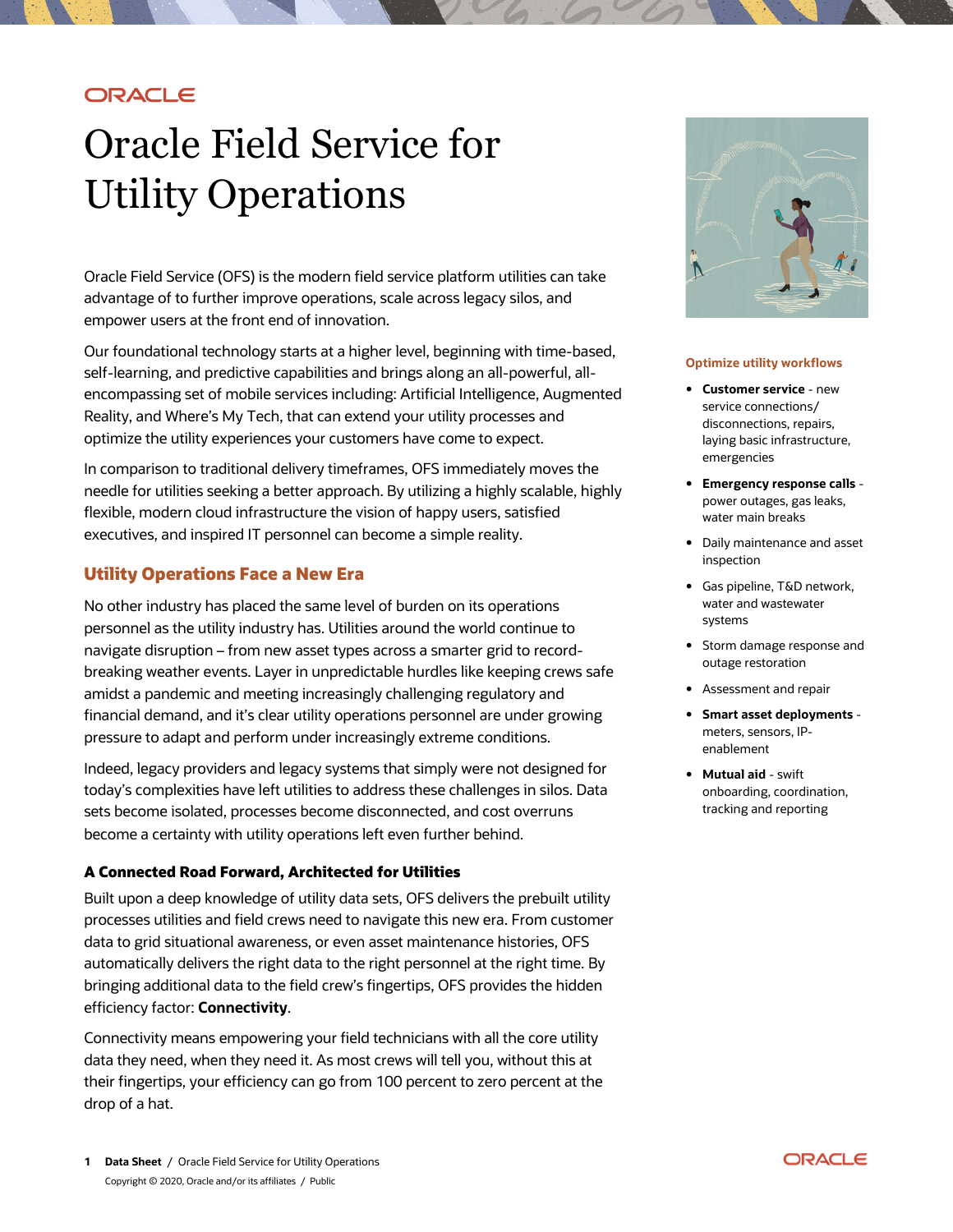right crew with the right skills to the job, and then gives that crew visibility into all related safety checks from policy systems, parts inventory from asset systems, customer impacts from other operational systems – essentially turbocharging your crew's productivity. Imagine a field crew completing substation maintenance activities. OFS gets the **Key Features:** 

## **The Impact of Collaboration**

 crew. This standard methodology forced operations personnel to undertake uncomfortable strategies against the headwinds of union rules, scheduling misalignment with highly specialized skills, and unaddressed regulatory In the past, utilities measured productivity by the number of jobs per shift per mandates.

 The new world changes the paradigm to a focus on productivity through real collaboration. By offering modern tools for communication, crews can now share with ease: posting photos of new equipment failures for comment, accessing group knowledge for alternative solutions, and providing real time collaboration channels, OFS empowers you to leverage precious expertise spread across the utility organization.



 Utilities have a broad range of field operations needs from enterprise asset management to grid and network operations to meter operations management. While these needs also bring with them a broad set of crews, backgrounds, and experiences, OFS skips the traditionally painful change management issues each group often escalates as common complaints. Today, OFS brings a depth of personalization capabilities so both your unionized 20-years-on-the-job worker and your 20-something new hire, and any supplemental contractors you hire along the way, can quickly personalize their screens. The highly configurable user experience will help every group hit the ground running in minutes, not weeks or months.

- • Measures every activity for all field staff in real time— complete each job. including travel time between jobs and the time it takes to
- performance of every field employee and creates a profile, or work fingerprint, • Learns the historical unique performance pattern for each one.
- • Continuous learning as change over time. employee work patterns
- pattern profiles to create optimal daily routes and • Leverages performance schedules.
- that can be adjusted in real- time to meet the ever- changing requirements in • Fully configurable solution the field.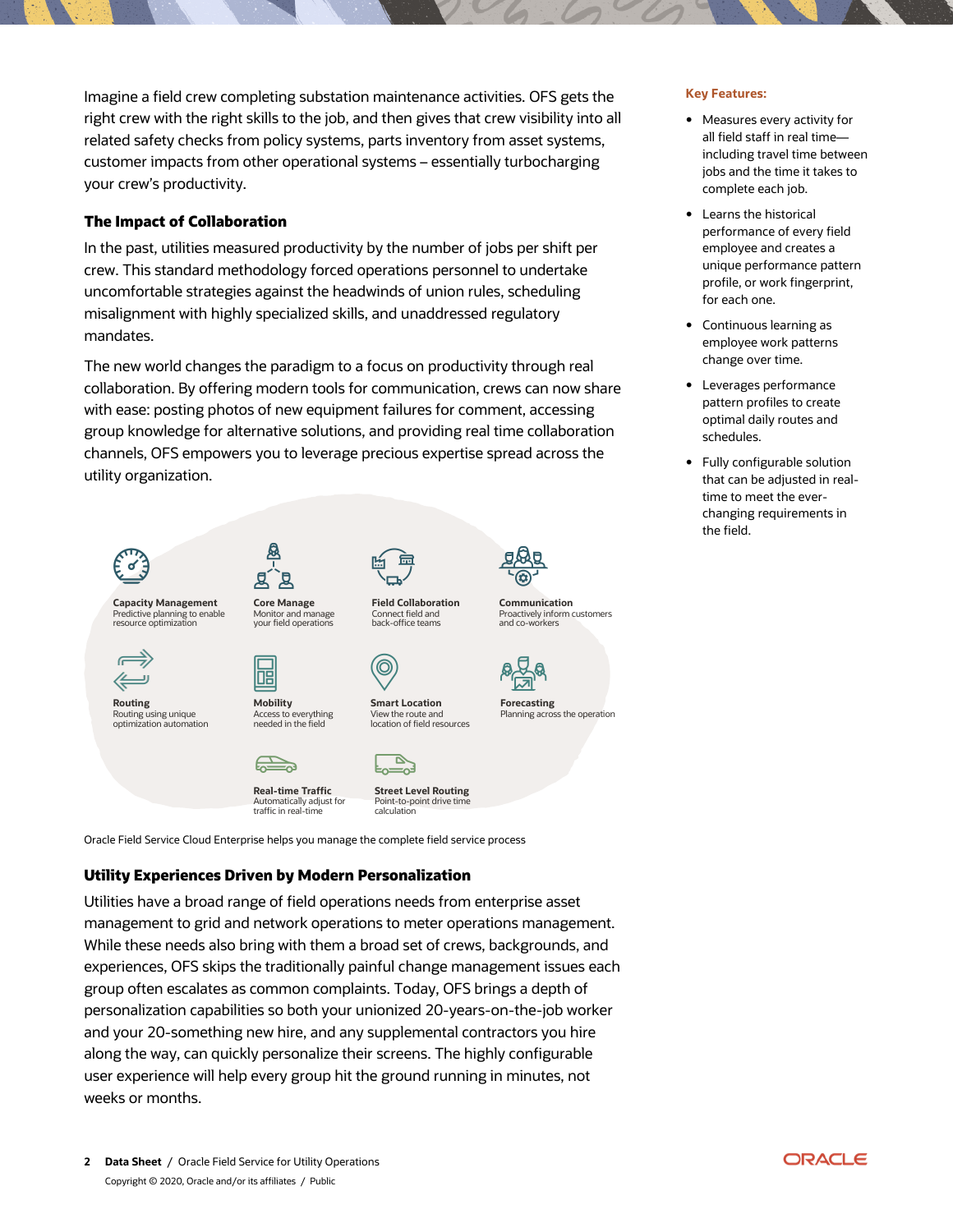#### **Powerful Innovation to Empower You**  *Key Benefits:* **<b>Key Benefits: Key Benefits:**

 We take pride in being consistent early adopters of emerging technologies, proving them out and bringing you the most promising new capabilities, woven throughout our solutions. OFS brings you leading capabilities to power your performance, including IoT and connected field service, AI and machine learning for knowledge management and predictive guidance, AR/VR visualizations, automated Chatbots, and video collaboration tools, all part of your advanced utility operations toolkit.

 Take a mission-critical initiative such as outage management and storm restoration as an example. Time and efficiencies count. OFS has recognized the upper limit on your efficiency and reactiveness. OFS embedded machine you are managing employees or mutual aid crews or contractors alike. Additionally, emergency outage jobs can be manually assigned allowing human intervention for on-the-spot tuning based on real-time needs. need to go beyond "traditional" linear, first-in first-out approaches that put an learning optimizes your ability to restore power quickly and effectively, whether

 machine learning is a significant resource optimization tool when field teams' work is automatically scheduled, no matter how complicated. AI-driven schedule optimization automatically takes into account multiple variables such as technician/crew skills, geolocation, travel time, and shifting priorities – with full visibility amidst fluid and fluctuating variables. Some have likened this type of enablement as the "Uberization" of field service management. Routine inspections and maintenance scheduling are also improved. This same

## **Delivering Proven Outcomes**



Figure 1: Business results across categories from Oracle Field Service customer survey results.

 OFS provides 360-degree end-to-end visibility of a utility's complete operation – across all field staff, all equipment, at all sites, all completely automated, with the ability to manually intercede when necessary, all completely configurable to meet your individual needs.

#### **One fully integrated solution to meet all of your needs.**

 You don't have to take our word for it. We're proud to be recognized as a proven industry leader by Gartner, who has consistently named Oracle Field Service as a Leader in its annual Field Service Management Magic Quadrant research report for the last seven years in a row.

#### **Oracle Field Service offers eleven powerful services in one solution:**

- Improved reliability
- • Drive higher productivity, greater efficiency, and cost savings
- • Quick time to value (3 months on average, implementation)
- Lower total cost of ownership
- • Cloud native, lower TCO, greater technology innovation and value
- utility solution software suite, fully integrated with Oracle Work and Asset Management and Work and Asset Cloud Service • Platformed with the leading
- • Enable shorter outage times and better ETR's
- Leverage accurate predictions to keep customers informed thus improving their satisfaction.
- • Ensure regulatory compliance (and enforce regulatory compliance behaviors)
- • Optimize short and long cycle scheduling
- • One solution connects all enterprise utility systems in one view
- • More efficient and empowered employees
- platform with other utility-• Standalone solution or integrated on the same specific solutions